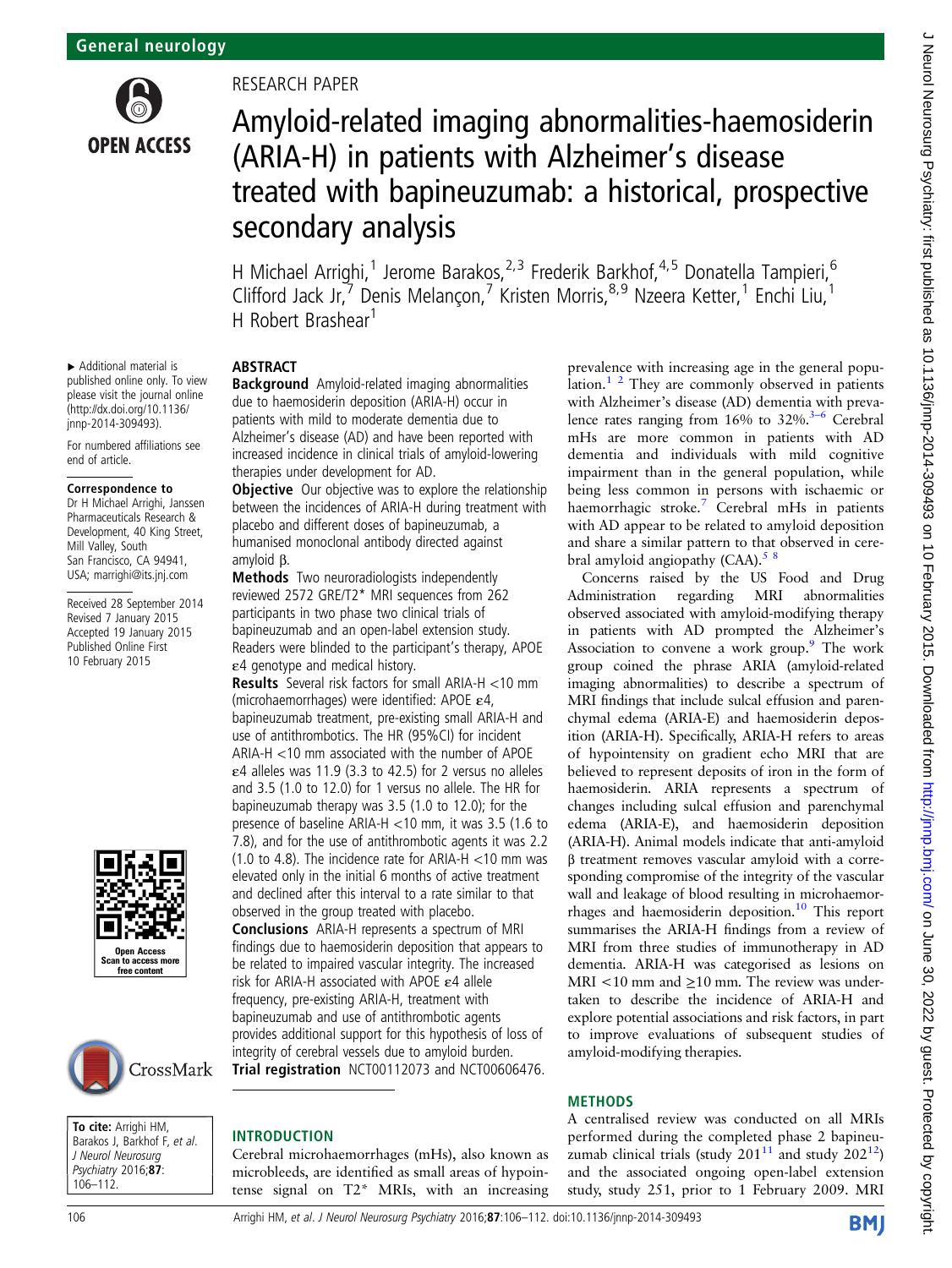J Neurol Neurosurg Psychiatry: first published as 10.1136/jnnp-2014-309493 on 10 February 2015. Downloaded from http://jnnp.bmj.com/ on June 30, 2022 by guest. Protected by copyright J Neurol Neurosurg Psychiatry: first published as 10.1136/jnn-2014-309493 on 10 February 2015. Downloaded from Admisded from Anne 20.1136/jnnp.bmj.com/ 2022 by guest. Protected by copyright.

had been performed as part of routine safety evaluation 6 weeks after each infusion following a protocol-specified series that included T2\*/GRE sequences. The following procedures were adopted to ensure ARIA detection: (1) two neuroradiologists, blinded to all clinical data, retrospectively reviewed the scans with complete access to all MRIs and all time points for comparison; (2) all scans were read independently and in parallel by each reader and (3) differences between readings were then discussed and resolved by consensus. The numbers of ARIA-H lesions, small and large, were identified on each scan.

Studies 201 and 202 were multicentre, double-blinded, randomised, placebo-controlled, ascending-dose cohort trials of bapineuzumab in patients with mild to moderate AD.<sup>[11 12](#page-6-0)</sup> Each lasted for 18 months and included six infusions 13 weeks apart. Study 251 was an extension study into which eligible study 201 participants were recruited. Participants in study 251 who previously received bapineuzumab in study 201 were assigned the same dose of bapineuzumab in study  $251$  (n=80), and those who previously received placebo in study 201 (n=79) received the dose level of active drug assigned to the cohort to which they were originally assigned. No participants from study 202 enrolled in study 251. MRIs were performed prior to the first infusion and 6 weeks after each subsequent infusion in all studies. The bapineuzumab phase 2 trials were approved by each site's local institutional review board, and written informed consent was obtained from each participant (or legally authorised representative). All data from participants in studies 201 and 202, as well as from participants in study 251 until 31 January 2009, were reviewed for inclusion. Data from 23 participants were excluded because either a baseline or follow-up GRE MRI was missing or unsuitable for neuroradiological assessment. All patients met the inclusion and exclusion criteria for mild to moderate dementia due to AD as required by the clinical studies. ARIA-H findings were categorised by size, either less than 10 mm in the longest diameter or larger. In nearly all cases, ARIA-H <10 mm are equivalent to mHs (microbleeds) identified on MRI; however, for precision, the term based on study criteria is used in this report. The number of ARIA-H <10 mm were recorded and counted using the procedures outlined for the MARS (Microbleed Anatomical Rating Scale), which enumerates the total, definite and possible mHs within specified brain anatomical regions.<sup>13</sup> In these analyses, the total count was used. For the scans where more than one ARIA-H was identified, the inter-rater concordance correlation coefficient for the total count of ARIA-H <10 mm was 0.93. The κ statistic for agreement on the presence or absence of ARIA-H was 0.89.

White matter hyperintensities (WMH) were assessed using an adapted four-point scale: $14$  0 (none), 1 (focal lesions), 2 (beginning of confluent lesions) and 3 (diffuse involvement). For the risk analyses, WMH levels 0 and 1 were combined into a single category, and levels 2 and 3 were combined into a single category due to the limited number of scans in each of the 4 levels.

Two analytical groups were defined based on treatment with bapineuzumab, and to be included in the analysis set they had to have MRI and at least one post-infusion image. Of 223 patients treated with bapineuzumab, 201 were eligible for these analyses, and of 118 placebo subjects, 100 were eligible for these analyses. A subject who was on placebo and transitioned to bapineuzumab therapy during the open-label extension study would contribute observation time to the group, placebo and bapineuzumab. Participants classified with incident ARIA-H were identified if a subsequent MRI had a greater ARIA-H count than the ARIA-H count on the screening MRI.

For patients with ARIA-E, the investigator was queried if the patient was considered symptomatic or asymptomatic. A patient was considered symptomatic if one or more symptoms were considered related or possibly related to the study drug in the ARIA safety report completed by the investigator.

This study is a secondary analysis using a historical, prospective cohort design from a randomised clinical trial. Cox proportional hazard (CPH) models were used to explore risk factors. SAS release V.9.2 was used for all statistical analyses. The CPH assumption was evaluated by examining log, negative log plots, with no observed violations. The factors used in selecting the most parsimonious model followed a backward selection procedure using a minimum Bayesian Information Criterion with the criterion to remain in the model being a p value of <0.10.

# RESULTS

Table 1 presents the demographics and baseline information for participants who received a placebo or an active drug. Of the 100 participants initially assigned to placebo, 63 (63%) eventually transitioned to bapineuzumab treatment and thus contributed information to both the active and placebo groups. Overall, the two groups were fairly similar for most characteristics. On average, participants assigned to bapineuzumab were slightly older and had a slightly lower Mini-Mental State Examination (MMSE) score at baseline than those in the placebo group, which

|                 | Table 1 Subject demographics and baseline characteristics by |
|-----------------|--------------------------------------------------------------|
| treatment group |                                                              |

|                                                       | <b>Active</b><br>$n = 201$ | Placebo<br>$n = 100$ | p Value* |
|-------------------------------------------------------|----------------------------|----------------------|----------|
| Women                                                 | 102 (50.75%)               | 59 (59.00%)          | 0.1763   |
| White                                                 | 194 (97.52%)               | 96 (96.00%)          | 0.8217   |
| APOE ε4                                               |                            |                      |          |
| <b>None</b>                                           | 72 (35.82%)                | 29 (29.00%)          | 0.4751   |
| 1                                                     | 97 (48.26%)                | 52 (52.00%)          |          |
| $\overline{\phantom{0}}$                              | 32 (15.92%)                | 19 (19.00%)          |          |
| Hypertensive                                          | 56 (27.86%)                | 31 (31.00%)          | 0.5715   |
| Antithrombotic use                                    | 102 (50.75%)               | 40 (40.00%)          | 0.0786   |
| <b>Hamilton Depression Rating</b><br>Scale score $>2$ | 68 (34.00%)                | 39 (39.00%)          | 0.3941   |
| Modified Hachinski score > 0.5                        | 93 (46.27%)                | 46 (46.00%)          | 0.9649   |
| ARIA-E on baseline MR                                 | $2(1.00\%)$                | $0(0.00\%)$          | 0.4452   |
| ARIA-H <10 mm on baseline MR                          | 20 (9.95%)                 | $8(8.00\%)$          | 0.5832   |
| ARIA-H $\geq$ 10 mm on baseline MR                    | 5(2.49%)                   | $0(0.00\%)$          | 0.1306   |
| Age in years                                          |                            |                      |          |
| Mean (SD)                                             | 69.60 (8.95)               | 67.81 (8.77)         | 0.0997   |
| Median                                                | 71.0                       | 69.0                 |          |
| <b>MMSE</b>                                           |                            |                      |          |
| Mean (SD)                                             | 19.85 (5.23)               | 20.93 (3.00)         | 0.0568   |
| Median                                                | 20.0                       | 21.0                 |          |
| Dose                                                  |                            |                      |          |
| 0 mg/kg (placebo)                                     |                            | 100 (100.00%)        |          |
| $0.15$ mg/kg                                          | 42 (20.90%)                |                      |          |
| $0.5$ mg/kg                                           | 57 (28.36%)                |                      |          |
| $1.0$ mg/kg                                           | 62 (30.85%)                |                      |          |
| $2.0$ mg/kg                                           | 40 (19.90%)                |                      |          |
|                                                       |                            |                      |          |

Hypertension is defined by the use of an antihypertensive therapy, systolic blood pressure greater than 140 mm Hg or diastolic blood pressure greater than 90 mm Hg  $\chi^2$  when categorical, Fisher's exact test when the expected number is less than 5, t test when continuous.

ARIA-E, amyloid-related imaging abnormalities-edema; ARIA-H, ARIA-haemosiderin; MMSE, Mini-Mental State Examination.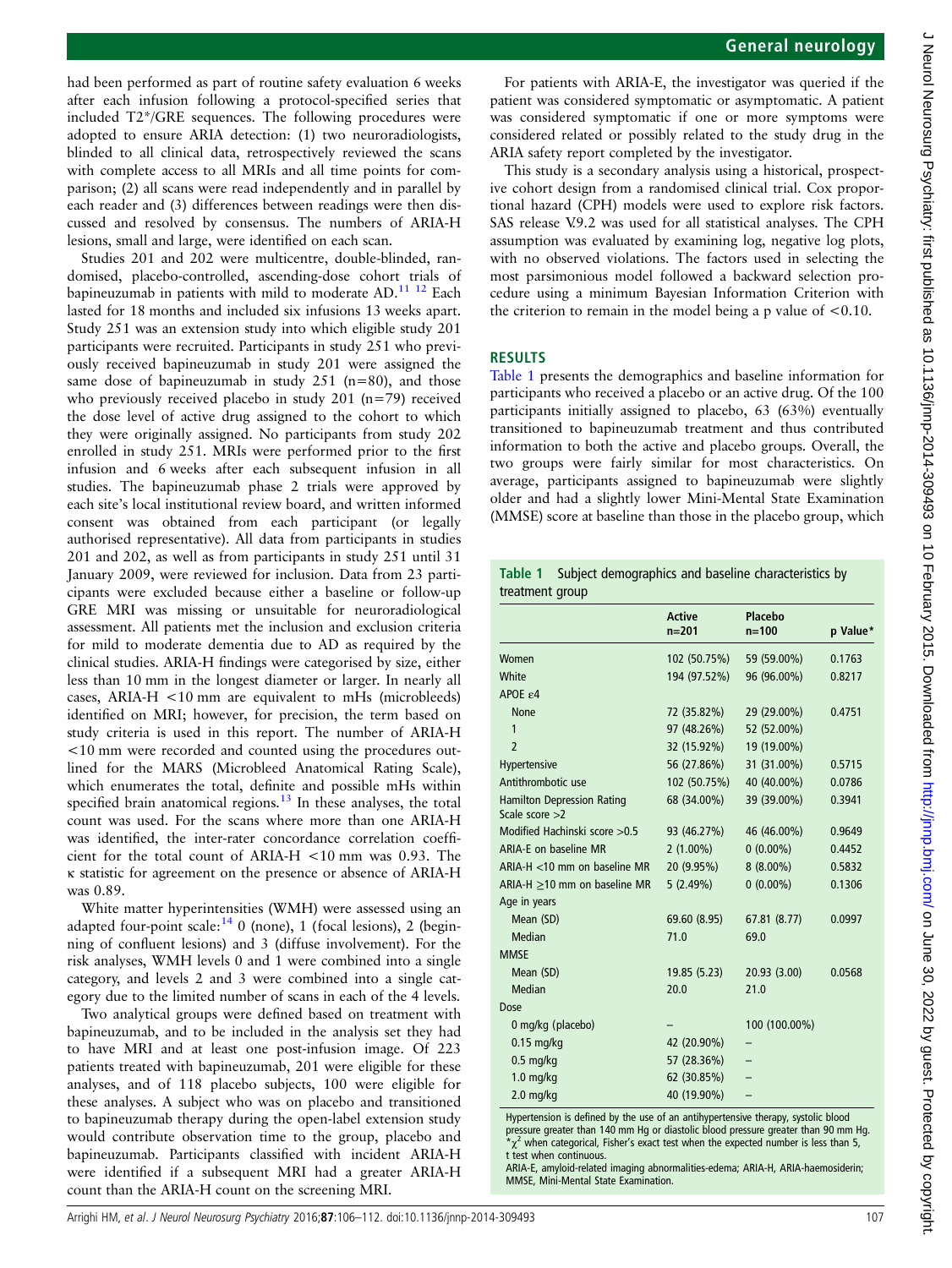includes placebo subjects who transitioned to active therapy after 18 months of follow-up. Overall, 54% of participants were women with a mean age of 69 years, and the majority of participants were Caucasian. Thirty-four per cent of participants did not carry an APOE ε4 allele, 29% were classified as hypertensive, and 47% were using an antithrombotic agent.

On baseline MRI, 29 participants had evidence of either ARIA-H  $\lt$ 10 mm (n=28) or ARIA-E (n=2). Of the two participants with ARIA-E, one had evidence of ARIA-H <10 mm. Another five participants had ARIA-H  $\geq$ 10 mm with no evidence of ARIA-H <10 mm or ARIA-E. Prior to consensus, the inter-reader κ was 0.76 with 94% agreement on the presence or absence of ARIA-E within individual participants.

#### ARIA-H <10 mm

Figure 1 plots the first occurrence of a numeric increase in the total number of ARIA-H <10 mm by the scan date relative to active therapy. For placebo subjects who never received active therapy, the start date was set at −18 months. The figure conveys that the more ARIA-H <10 mm appeared on active therapy than on placebo with some indication of a decrease in the number of incident ARIA-H <10 mm, the longer a patient remains on active therapy. Two bapineuzumab subjects had an increase in ARIA-H <10 mm to more than 20 within 3 months after the first infusion with active therapy. One placebo subject had a count of 20 ARIA-H <10 mm at baseline that gradually increased over time and after initiation of bapineuzumab, the ARIA-H count increased by one with a subsequent decrease by one and was considered an incident event according to the pre-specified definition.

The two bapineuzumab-treated patients with large increases in ARIA-H  $<$  10 mm (from none to 21, and from 7 to 20) were both assigned to the 2 mg/kg dose group. Both were APOE ε4 carriers, one homozygous and one heterozygous. Additionally, both of these patients developed ARIA-E. The placebo subject who had a count of 25 ARIA-H <10 mm at baseline was homozygous for APOE ε4; this patient did not experience ARIA-E before or after transitioning to active therapy.

Three participants assigned to placebo exhibited an increase in the count of ARIA-H <10 mm. Two had a single incident ARIA-H, while the third participant had an increase of five over the period of the study. Among those assigned to bapineuzumab, 27 participants exhibited an increase in any scan following the baseline scan. The mean increase in count on this initial scan was 3.07 (SD 4.50), with a median increase of 1, with the 75th and 90th centiles at 4 and 7, respectively. The maximum increase observed was 21.

Among the 26 MRIs that exhibited a decrease in the total ARIA-H <10 mm count from the preceding scan, the mean decline was 1.69 (SD 1.52), with a median decline of 1. Among the 23 MRIs with a decline while on active therapy, the mean decline was 1.74 (SD 1.60), with a median decline of 1. Among the three MRIs with a decline while on placebo, the mean decline was 1.33 (SD 0.58), with a median decline of 1.

Overall, the ARIA-H <10 nm incidence rate was 7.3/100 person-years (95% CI 5.0 to 10.3). The incidence rate increased with the number of APOE ε4 alleles, with rates of 1.9 (95% CI 0.5 to 5.1), 7.1 (95% CI 4.1 to 11.7) and 22.1 (95% CI 12.4 to 36.7), for none, one and two alleles, respectively. The rate among those assigned to placebo was 2.6 (95% CI 0.7 to 6.8) and the rate among those treated with bapineuzumab was 9.2 (95% CI 6.2 to 13.2), which indicates an increased rate among those treated with bapineuzumab. However, no clear relationship of an increasing rate with increasing dose was observed.

The incidence rate of ARIA-H <10 mm was also higher in participants in whom ARIA-H was present at baseline (27.7; 95% CI 13.7 to 50.5) compared to those who did not have baseline ARIA-H (5.6; 95% CI 3.5 to 8.3). Participants with WMH and antithrombotic use at baseline were both observed to have higher rates of incident ARIA-H compared to those without. Combinations of dose with APOE ε4, ARIA-H <10 mm and antithrombotic use did not reveal any relationships; however, many of the categories had only one or two events with corresponding wide CIs for the rate. Online supplementary table S1 presents the incidence rates for ARIA-H <10 mm for each of the factors and online supplementary table S2 presents additional incidence rates for the combination of bapineuzumab treatment and selected factors.

[Figure 2](#page-3-0) shows the rate ratios (RR) for ARIA-H  $\lt$ 10 for each of the potential risk factors. Hypertension status, gender and Hamilton depression score did not show any risk with RR near or less than one and wide CIs that extend above and below 1. Bapineuzumab treatment, APOE e4 alleles and presence of small ARIA-H at baseline had increased RR; antithrombotic use had a slightly increased RR. Other factors had point estimates that are greater than 1.0 but with wide CIs.

[Table 2](#page-4-0) presents the proportional hazards for the reduced model, full model and several models evaluating different subsets. [Figure 3](#page-4-0) shows the final, reduced, multivariate proportional hazards model for incident ARIA-H <10 mm, including the factors of bapineuzumab, APOE ε4 allele number, antithrombotic use and baseline ARIA-H <10 mm. While bapineuzumab appears to be associated with an increase in the HR, no association of an increasing HR with increasing dose was observed. The number of APOE ε4 alleles was associated with an increasing HR. Antithrombotic use and the presence of baseline ARIA-H <10 mm each increased the HR. Similar HRs were observed for the subset with baseline ARIA-H <10 mm but not ARIA-E, and for those without either baseline ARIA-H <10 mm or ARIA-E. For the subset with baseline ARIA-H but not ARIA-E, the CIs were substantially increased compared to the other models, indicating instability of the estimates, consistent with the small number of cases. Among those dosed, the risk for ARIA-H did not consistently increase with increasing dose.



Figure 1 Total count on initial scan with a change from baseline in the number of amyloid-related imaging abnormalities-haemosiderin (ARIA-H) <10 mm, plotted by the amount of change relative to the date of first treatment with active therapy. For placebo subjects who did not transition to active therapy, the first placebo infusion date was set at month −18. Each participant only appears once.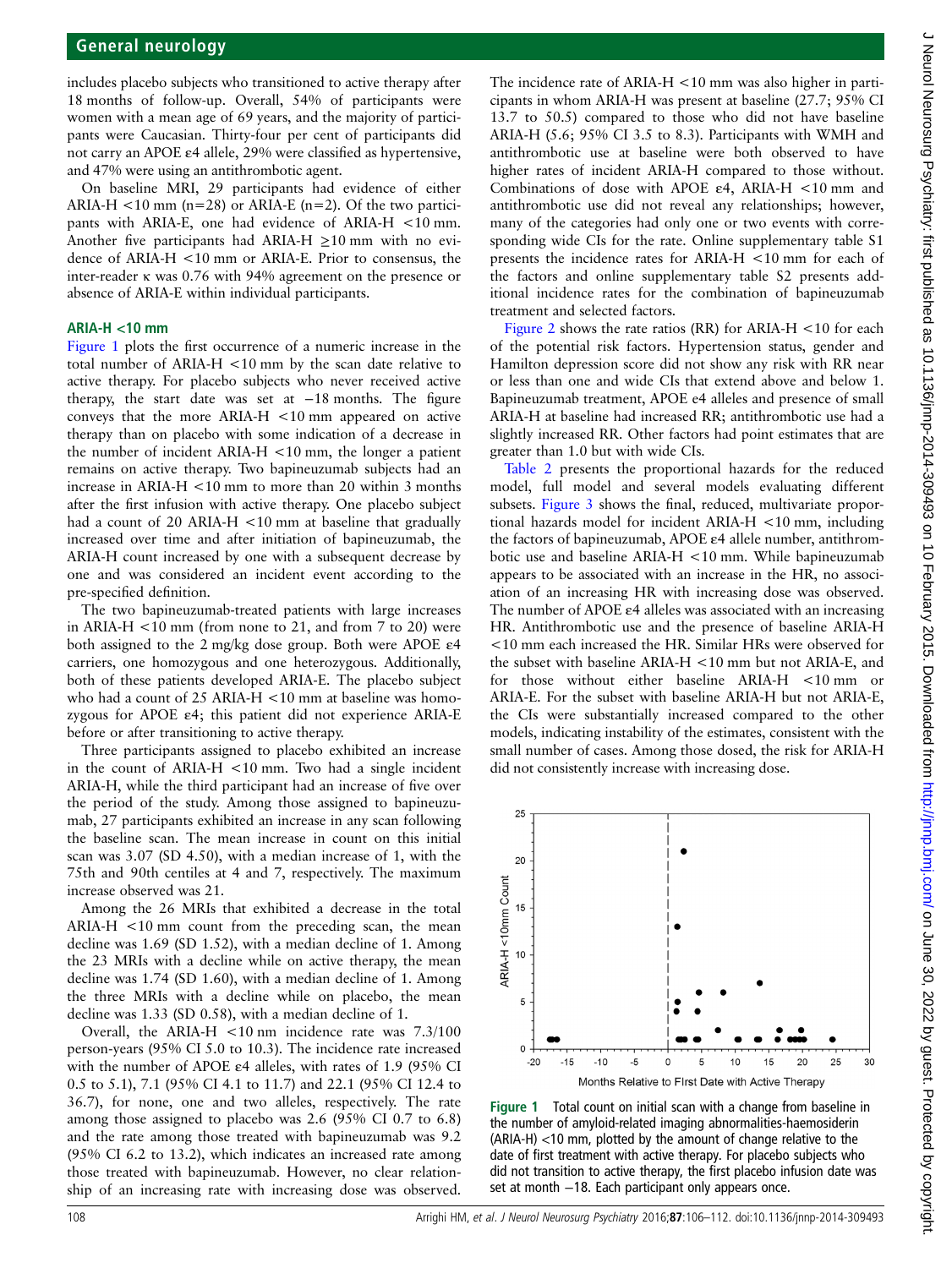<span id="page-3-0"></span>

Rate Ratio (log scale)

Figure 2 Crude rate ratios for incident amyloid-related imaging abnormalities-haemosiderin (ARIA-H) <10 mm. Hypertension is defined by the use of an antihypertensive therapy, systolic blood pressure greater than 140 mm Hg or diastolic blood pressure greater than 90 mm Hg.

The incidence rates for ARIA-H <10 mm within and after 9 months from first exposure to bapineuzumab are presented in [table 3](#page-5-0), along with the corresponding incidence rates for those initially assigned to placebo. The incidence rate during the first 9 months following initiation of therapy was 12.2 (95% CI 7.6 to 19.9) per 100 person-years; afterwards, the rate was 6.8 per 100 person-years 95% CI (3.8 to 11.7). The overall rate among those assigned to placebo was 2.6/100 person-years 95% CI (0.9 to 7.2).

Analysis of the joint incidence of ARIA-H <10 mm and ARIA-E demonstrated that the two events occurred more commonly in the same participant than would be expected by the individual rates. The joint occurrence of ARIA-H <10 mm and ARIA-E was an incidence rate of 5.35 (95% CI 3.24 to 8.38) per 100 person-years, which was greater than that predicted (3.45), if the individual event rates were independent (for ARIA-H <10 mm, 9.22 (95% CI 6.21 to 13.21) and for ARIA-E, 11.80 (95% CI 8.32 to 16.29)). The observed number of individuals with both events was 17, with an observed-to-expected ratio of 4.92 (95% CI 2.86 to 7.87), where the expected rate was based on the assumption of independence.

The co-location of incident ARIA-H <10 mm and ARIA-E was based on nine regions. Of 17 participants who had both incident ARIA-H <10 mm and ARIA-E, 15 participants had some events in the same region. Under the assumption of independence, 12.4 participants were estimated to have the two events in the same location by chance alone; the expectation by chance considers the number of affected regions with either ARIA-H <10 mm or ARIA-E. The observed (17.0)-to-expected by change (12.4) ratio was 1.21 (95% CI 0.68 to 1.99).

The CCC (correlation correspondence coefficient) for the total ARIA-H <10 mm count was 0.93 (95% CI 0.91 to 0.95). When ARIA-H <10 mm was classified as either possible or definite, the CCC for definite ARIA-H <10 mm was 0.85 (95% CI 0.80 to 0.89) and for possible ARIA-H <10 mm, 0.83 (95% CI 0.78 to 0.88).

After identification of an ARIA-E case, the investigator was queried whether the patient was considered to have had symptoms associated with the ARIA-E event. Among those participants with ARIA-E who were not symptomatic, the mean ARIA-H <10 mm count increase from baseline was 1.22 (95% CI 0.44 to 2.0); among those whose ARIA-E was considered symptomatic, the mean ARIA-H <10 mm count increase from baseline was 5.67 (95% CI −3.92 to 15.25). Among those with symptomatic ARIA-E, 2 of the 6 (33%) cases exhibited an increase in the ARIA-H <10 mm number and both increases were large, 13 and 21. Of those not symptomatic due to ARIA-E, 13 of the 27 (48%) exhibited an increase in the ARIA-H <10 mm count, with the largest increase of 7.

[Figure 4](#page-5-0) shows representative T2\*/GRE MRIs from a study participant who had no ARIA-H at baseline and developed incident ARIA-H associated with ARIA-E after receiving bapineuzumab, followed by gradual resolution of ARIA.

#### ARIA-H >10 mm

Three participants had new onset ARIA-H  $\geq$ 10 mm, consistent with superficial siderosis. One participant was on placebo and two were assigned to bapineuzumab, both at the 0.5 mg/kg dose. Two were homozygous for the APOE ε4 allele, both assigned to bapineuzumab. The third case was a non-carrier for APOE εe4 assigned to placebo. None of the three participants had ARIA-H at baseline, either  $\lt 10$  or  $\geq 10$  mm.

#### Haemorrhagic stroke

One cerebral haemorrhage was reported in a bapineuzumabtreated patient. Based on the rate of 3.3/1000 person-years reported by Tolappanen et  $al$ ,<sup>[15](#page-6-0)</sup> for the 410 person-years of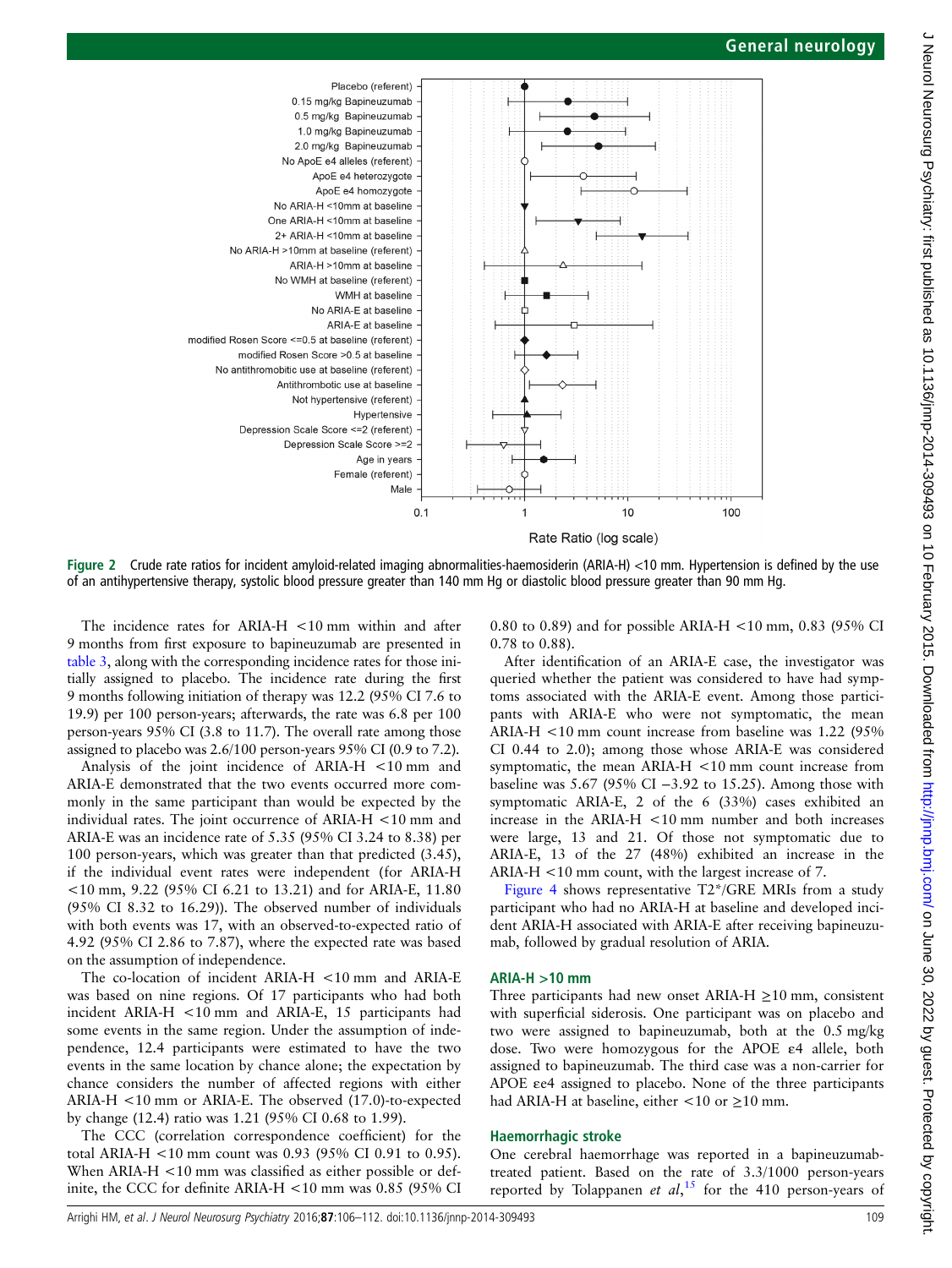#### <span id="page-4-0"></span>Table 2 ARIA-H <10 mm proportional hazards models, HRs and 95% CIs

|                                                                                        | Reduced model (1) |        |       | Reduced model (2) |        |           | <b>Full model</b> |           |           |
|----------------------------------------------------------------------------------------|-------------------|--------|-------|-------------------|--------|-----------|-------------------|-----------|-----------|
|                                                                                        |                   | 95% CI |       |                   | 95% CI |           |                   | 95% CI    |           |
|                                                                                        | <b>HR</b>         | LL     | UL    | <b>HR</b>         | L      | <b>UL</b> | <b>HR</b>         | <b>LL</b> | <b>UL</b> |
| Placebo (referent)                                                                     | 1.00              |        |       | 1.00              |        |           | 1.00              |           |           |
| Dose 0.15 mg/kg                                                                        | 2.78              | 0.64   | 12.16 |                   |        |           | 3.66              | 0.95      | 14.16     |
| Dose 0.5 mg/kg                                                                         | 4.13              | 1.09   | 15.74 |                   |        |           | 2.64              | 0.62      | 11.20     |
| Dose 1.0 mg/kg                                                                         | 2.33              | 0.57   | 9.47  |                   |        |           | 7.04              | 1.62      | 30.65     |
| Dose 2.0 mg/kg                                                                         | 6.19              | 1.56   | 24.52 |                   |        |           | 2.46              | 0.50      | 12.22     |
| Active                                                                                 |                   |        |       | 3.54              | 1.05   | 11.96     |                   |           |           |
| No APOE ε4 allele (referent)                                                           | 1.00              |        |       | 1.00              |        |           | 1.00              |           |           |
| APOE $\varepsilon$ 4 1 vs none                                                         | 4.10              | 1.16   | 14.53 | 3.63              | 1.04   | 12.70     | 4.16              | 1.09      | 15.91     |
| APOE $\varepsilon$ 4 2 vs none                                                         | 12.79             | 3.58   | 45.76 | 11.89             | 3.33   | 42.50     | 14.79             | 3.92      | 55.74     |
| No antithrombotic use (referent)                                                       | 1.00              |        |       | 1.00              |        |           | 1.00              |           |           |
| Antithrombotic use                                                                     | 2.20              | 0.99   | 4.89  | 2.19              | 1.00   | 4.76      | 2.11              | 0.86      | 5.19      |
| No ARIA-H <10 mm at baseline (referent)                                                | 1.00              |        |       | 1.00              |        |           | 1.00              |           |           |
| ARIA-H <10 mm versus none                                                              | 3.58              | 1.59   | 8.06  | 3.46              | 1.56   | 7.67      | 3.98              | 1.53      | 10.31     |
| Hamilton Psychiatric Rating Scale for Depression score $\leq$ 2 at baseline (referent) |                   |        |       |                   |        |           | 1.0               |           |           |
| Hamilton Psychiatric Rating Scale for Depression score >2                              |                   |        |       |                   |        |           | 0.71              | 0.27      | 1.88      |
| Modified Hachinski score ≤0.5 at baseline (referent)                                   |                   |        |       |                   |        |           | 1.00              |           |           |
| Modified Hachinski score > 0.5                                                         |                   |        |       |                   |        |           | 1.69              | 0.75      | 3.82      |
| Male (referent)                                                                        |                   |        |       |                   |        |           | 1.00              |           |           |
| Female                                                                                 |                   |        |       |                   |        |           | 0.60              | 0.26      | 1.37      |
| White (referent)                                                                       |                   |        |       |                   |        |           | 1.00              |           |           |
| Non-white                                                                              |                   |        |       |                   |        |           | 0.31              | 0.06      | 1.63      |
| Age (in year)                                                                          |                   |        |       |                   |        |           | 1.00              | 0.95      | 1.05      |
| <b>MMSE</b> score                                                                      |                   |        |       |                   |        |           | 0.97              | 0.88      | 1.07      |
| Not hypertensive (referent)                                                            |                   |        |       |                   |        |           | 1.00              |           |           |
| Hypertensive                                                                           |                   |        |       |                   |        |           | 0.64              | 0.26      | 1.59      |
| White Matter Hyperintensity Scale score (0, 1) (referent)                              |                   |        |       |                   |        |           | 1.00              |           |           |
| White Matter Hyperintensity Scale score (2, 3)                                         |                   |        |       |                   |        |           | 1.83              | 0.63      | 5.37      |
| No ARIA-E at baseline (referent)                                                       |                   |        |       |                   |        |           | 1.00              |           |           |
| ARIA-E at baseline                                                                     |                   |        |       |                   |        |           | 0.94              | 0.09      | 9.82      |
|                                                                                        | $\cdots$          |        |       |                   |        |           |                   |           |           |

Reduced model (1) includes assigned bapineuzumab dose in mg/kg as a categorical variable.

Reduced model (2) includes assigned bapineuzumab dose as a single category.

Hypertension is defined by the use of an antihypertensive therapy, systolic blood pressure greater than 140 mm Hg or diastolic blood pressure greater than 90 mm Hg.

ARIA-E, amyloid-related imaging abnormalities-edema; ARIA-H, ARIA-haemosiderin; LL, lower limit; MMSE, Mini-Mental State Examination; UL, upper limit.

exposure to bapineuzumab, 1.37 events of cerebral haemorrhage would be expected with an observed-to-expected ratio of 0.73 (95% CI (0.02 to 4.06), based on the Poisson distribution.

#### **DISCUSSION**

APOE ε4, bapineuzumab treatment and baseline ARIA-H <10 mm (mHs) were the most robust risk factors for incident ARIA-H <10 mm. Homozygosity for APOE ε4 exhibited the greatest risk. The high incidence rate in the 2 mg/kg arm contributed to the increased risk associated with bapineuzumab, although overall there was no clear evidence of dose effect. In the presence of baseline mHs, incidence rates on all doses increased and obscured any differences between doses. Cumulative incidence rates for doses less than 2 mg/kg were similar to placebo. Antithrombotic use was less robustly associated with risk of ARIA-H. The incidence rate for ARIA <10 mm associated with bapineuzumab demonstrated a clear temporal pattern. The rate increased in the 9 months after initiation of bapineuzumab and then subsequently returned to close to the placebo rate. This indicates a potential reduction of risk for bapineuzumab-associated ARIA-H after a period of initial exposure to the drug. A similar pattern was noted for ARIA-E during bapineuzumab exposure

Dose 0.15 Dose 0.5 Dose 1.0 Dose  $2.0$ ApoE e4 ApoE e4 2 Antithrombotics ARIA-H<10mm  $0.1$  $10<sup>10</sup>$  $100$ Hazard Ratio (log scale)

with initial increased incidence followed by decreasing risk.<sup>[16](#page-6-0)</sup> Further evaluation is needed to explore the relationship of the

number of ARIA-H <10 mm.

Figure 3 HRs for incident amyloid-related imaging abnormalities-haemosiderin (ARIA-H) <10 m from the multivariate proportional hazards model, log scale.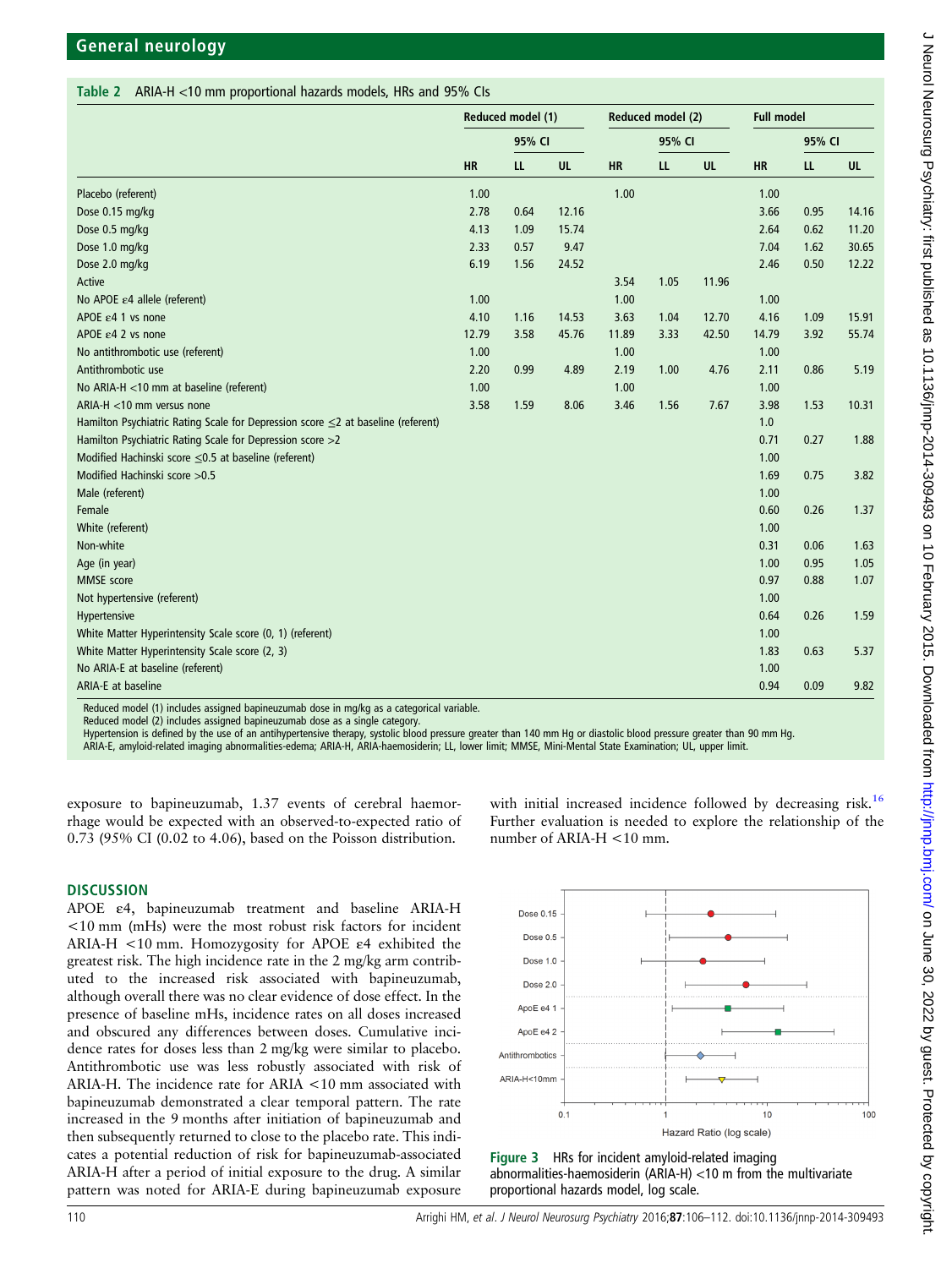| <b>Interval</b> |                       | <b>Bapineuzumab</b> |                  |                       | <b>Placebo</b> |                  |  |
|-----------------|-----------------------|---------------------|------------------|-----------------------|----------------|------------------|--|
|                 | Rate/100 person-years | LL 95% CI           | <b>UL 95% CI</b> | Rate/100 person-years | LL 95% CI      | <b>UL 95% CI</b> |  |
| $\leq$ 9 months | 12.20                 | 7.65                | 19.90            | 4.38                  | 1.50           | 12.11            |  |
| $>9$ months     | 6.80                  | 3.84                | 11.77            | 0.0                   | 0.0            | 7.24             |  |
| <b>Total</b>    | 9.22                  | 6.41                | 13.08            | 2.55                  | 0.87           | 7.23             |  |

<span id="page-5-0"></span>Table 3 Crude incidence rates and 95% CIs for ARIA-H <10 mm among those receiving bapineuzumab or placebo by the interval time from initiation of therapy

ARIA-H, amyloid-related imaging abnormalities-haemosiderin; LL, lower limit; UL, upper limit.

APOE ε4 is a known risk factor for CAA and mHs, so its identification in this study was expected.<sup>17-[20](#page-6-0)</sup> Furthermore, APOE ε4 is associated with increased cerebral amyloid burden.<sup>21</sup> The limited number of haemorrhagic events precluded an evaluation of a relationship between haemorrhage and either the occurrence of ARIA-H or bapineuzumab. In addition, the apparent transient nature of the risk, a period of increased risk followed by a period without an increased risk, provides an indication of the potential for different mechanisms between the mHs observed in CAA and the ARIA-H observed with disease-modifying therapy.

Murine models of AD treated with anti-aβ immunotherapy demonstrated increased microhaemorrhages, <0.2 mm, particu-larly associated with amyloid-laden vessels.<sup>[22](#page-6-0)</sup> As the vascular amyloid was removed, the vessel walls appeared to be remodelled with an increased, albeit transient, risk for microhaemorrhages.[10](#page-6-0) Neuropathological studies following immunisation suggested a transient increase in CAA severity with associated increased risk for microhaemorrhages.<sup>23</sup>

The results of this study did not provide sufficient data to determine if an increase in the number of ARIA-H <10 mm is associated with ARIA-E overall or with ARIA-E that is symptomatic. The proportion of participants that exhibited any increase was similar, although the proportion was larger (48% vs 33%) for those who were not symptomatic.

A challenging observation was the variability in the total number of ARIA-H <10 mm over time, with some individuals exhibiting both increases and decreases in the total count. This variability may be due to a multitude of factors including mHs being out of the MRI slice and confusion with blood vessels. While a standard protocol was utilised in this study, variation is anticipated due to intra-reader variation, changes in MR

parameters, such as magnetic field strength, and the participant's orientation, all of which influence the ability to detect specific ARIA-H <10 mm. However, some of these cases demonstrated a serial decline in numbers of ARIA-H <10 mm, indicating that the signal for some lesions had resolved. This is consistent with declines in the number of mHs observed by others,<sup>20</sup> <sup>24</sup> <sup>25</sup> which may be the result of resorption of haemosiderin deposition in some cases.

ARIA-H represents a spectrum of MRI findings due to haemosiderin deposition that appears to be related to impaired vascular integrity. The increased risk for ARIA-H associated with APOE ε4 allele frequency, pre-existing ARIA-H, treatment with bapineuzumab and use of antithrombotic agents provides additional support for this hypothesis of loss of integrity of cerebral vessels due to amyloid burden.

## Considerations

While this study did not show a relationship of ARIA-H <10 mm incidence to increasing bapineuzumab dose, the lack of an association should not be interpreted as no relationship. The number of participants who were assigned to the highest dose of bapineuzumab was limited, and overall those participants had a shorter exposure to the study drug than did participants in other dose groups. Furthermore, some of the participants who were initially in the higher dose groups underwent dose titration (dose reduction) due to ARIA-E, and others had their dose reduced when the highest dose level was eliminated by protocol amendment.

Co-location of incident ARIA-H <10 mm and ARIA-E was defined as both being located within one of five regions of either hemisphere or the posterior fossa and not necessarily in the identical location. For many of the cases in which ARIA-E



Figure 4 Example of changes in amyloid-related imaging abnormalities-haemosiderin (ARIA-H) seen on T2\*/GRE MRI in an APOE ε4 homozygote patient with Alzheimer's dementia. (A) MRI at baseline showed no ARIA-H <10 mm. (B) At week 13 after one infusion of active therapy, MRI reveals several mHs (ARIA-H <10 mm); modest cortical hyperintensity for ARIA-E (ARIA-edema) can be seen as 'shine through'. (C) MRI at week 77 shows resolution of both ARIA-H <10 mm and ARIA-E.